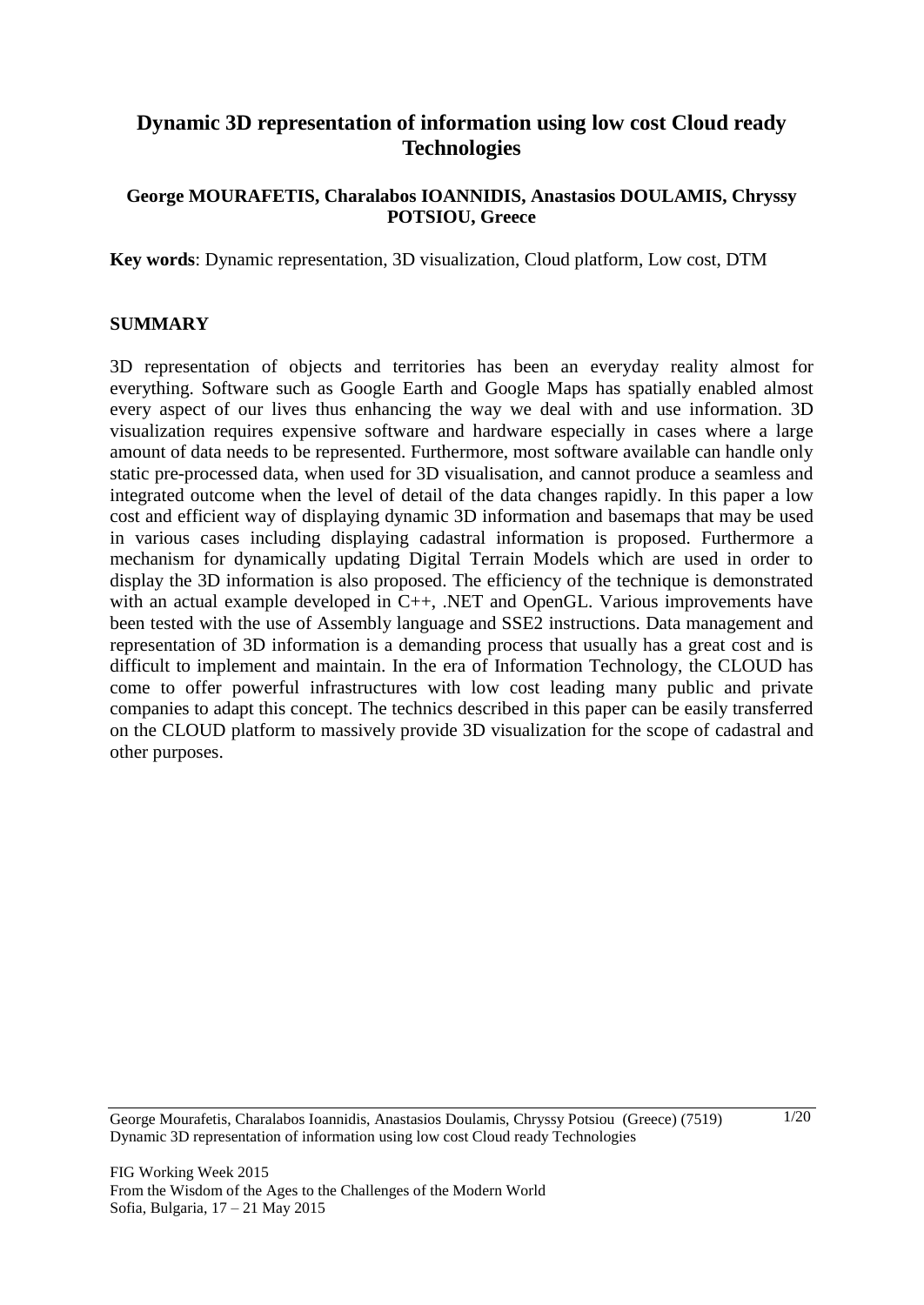# **Dynamic 3D representation of information using low cost Cloud ready Technologies**

# **George MOURAFETIS, Charalabos IOANNIDIS, Anastasios DOULAMIS, Chryssy POTSIOU, Greece**

# **1. INTRODUCTION**

3D representation has been in the foreground for many years. Today almost every computer and console game is 3D based. Software and hardware have been optimized in order to provide the fastest and most realistic 3D visualization possible. Computer graphic cards have great power and are able to handle 3D models with billions of triangles. Many aspects of our daily activities have been enhanced with 3D visualization beginning with movies and televisions capable of reproducing 3D content. Game consoles provide 3D representation with either the use of special glasses or even with the naked eye.

In Cadastre the Land Administration Domain Model (LADM, ISO 19152) provides support for 3D representations and has been proposed as the framework on which a 3D cadastre should be based [\(http://www.gdmc.nl/3dcadastres/\)](http://www.gdmc.nl/3dcadastres/). There are several 3D Cadastre scoping options, which need to be investigated in more detail, and the result will define the scope of the future 3D Cadastre in a country: what are the types of 3D cadastral objects that need to be registered? Are these always related to (future) constructions (buildings, pipelines, tunnels, etc.) as in Norway and Sweden or could it be any part of the 3D space, both airspace or in the subsurface as in Queensland, Australia? In case of subsurface infrastructure objects, such as long tunnels (for roads, metro, train), pipelines, cables: should these be divided based on the surface parcels (as in Queensland, Australia) or treated as one cadastral object (as in Sweden). In case of subdivision, note that all parts rights should be associated. For the representation of a 3D cadastral object, is the legal space specified by its own coordinates in a shared reference system (as is the practice for 2D in most countries) or is it specified by referencing existing topographic objects/boundaries (as in the 'British' style of a cadastre)?

Note that there can be a difference between the 3D ownership space and the 3D restriction space; e.g. one can be owner up to  $\pm 100$  m around the earth surface, but only allowed to build from -10 to +40 m. Both result in 3D parcels, that is, 3D spatial units with RRRs (Right, Responsible, Restriction) attached. The ownership spaces (parcels) should not overlap other ownership parcels, but they are allowed to overlap other space; e.g., restriction parcels.

Expensive software and hardware should be available in order to implement a 3D visualization of a 3D Cadastre. Furthermore the software has to be customized to meet the needs of each case, since there are various differences between the ways each Cadastre deals with 3D. The common base between all the different approaches is that one needs a basemap and a framework to draw on it. Another common requirement is that the representation should be available for a whole country, which is something quite big in terms of storage, computing and ultimately cost (Peng et al., 2004). Furthermore, Cadastre is a live institution which means that new measurements are being incorporated every minute. The measurements on the other hand are very precise to the level of centimetres. The system should be able to support both the update of the measurements and the precision required for Cadastral applications.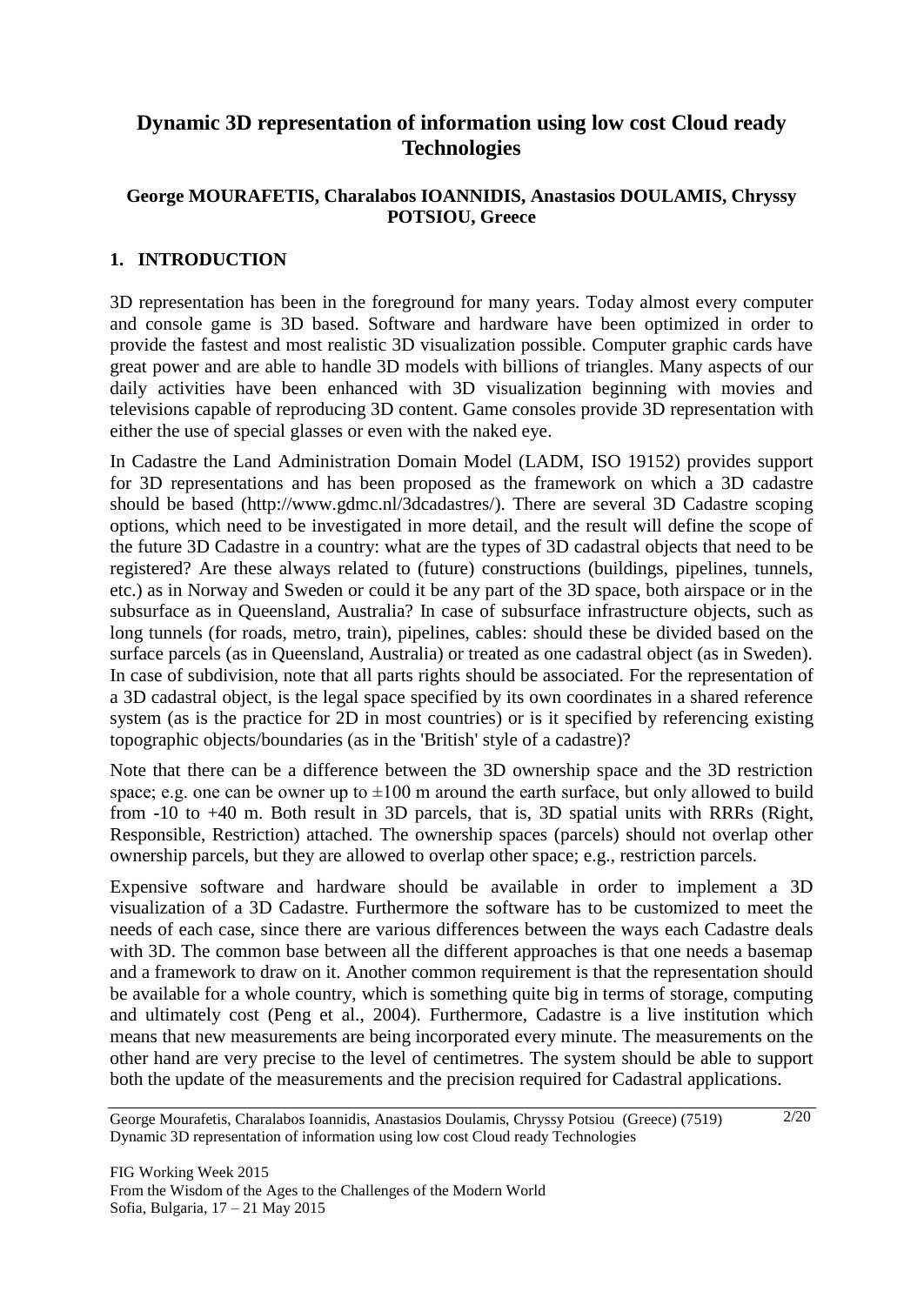This paper proposes an implementation method for creating an API (Application Programing Interface) which can be used to 3D visualize large datasets (e.g., country-wide) with very low cost and high precision. Additionally an algorithm is introduced in order to provide the ability to dynamically update elevation data so that very accurate and time shifting representations can occur. The scope of the algorithm is to smoothly update elevation data of tiles in order to provide the best viewing experience to the observer while not utilizing many hardware resources. Practically the API could be used to create a system where elevation information is continuously updated to provide more accurate measurements while the users could see the changes in real time without any impact on the viewing experience. The proposed algorithm provides the following major innovations:

- The 3D information can be viewed by many users and can be extremely detailed in terms of accuracy without the need of expensive infrastructure (software or hardware).
- The elevation information changes, in terms of accuracy, at different scales while still maintaining its topology and thus providing smooth rendering when changing from one scale to another.
- Innovative optimizations have been developed (Assembly Language) in order to accelerate commonly used routines thus contributing by lowering the minimum hardware requirements of the algorithm.

# **1.1 Existing virtual globe software - Related Work**

Three dimensional representation of the world was widely introduced to the public by NASA's World Wind in mid-2004. Since then many virtual globe software has arise providing various capabilities including visualizing custom 3D Content. All the relative software developed was able to visualize in three dimensions both basemaps and structures, but most of them were using static data, could not be customized to great extent and did not provide the accuracies needed for Cadastral applications.

As more and more high resolution [satellite imagery](http://en.wikipedia.org/wiki/Satellite_imagery) become accessible for free, many of the latest online virtual globes are built to fetch and display these images [\(http://en.wikipedia.org/wiki/Google\\_Earth;](http://en.wikipedia.org/wiki/Google_Earth) [http://en.wikipedia.org/wiki/Virtual\\_globe;](http://en.wikipedia.org/wiki/Virtual_globe) [http://en.wikipedia.org/wiki/List\\_of\\_3D\\_graphics\\_libraries;](http://en.wikipedia.org/wiki/List_of_3D_graphics_libraries)

[http://www.brighthub.com/internet/google/articles/61335.aspx?cid=parsely\\_rec\)](http://www.brighthub.com/internet/google/articles/61335.aspx?cid=parsely_rec):

- [NASA World Wind](http://en.wikipedia.org/wiki/NASA_World_Wind) uses USGS topographic maps and several satellite and aerial image datasets; it is the first popular virtual globe along with Google Earth; World Wind is opensource software.
- [CitySurf Globe](http://en.wikipedia.org/wiki/CitySurf_Globe) has fast adaptation and transfer secured data due to special data storage structure, dynamic spatial data editing on 3D client monitor, data stored in Oracle SDO or PostGIS, flexible authorization models for different user groups (Lightweight Directory Access Protocol and Active Directory support), excellent quality and fast 2D rendering.
- [Bing Maps](http://en.wikipedia.org/wiki/Bing_Maps) 3D interface runs inside Internet Explorer and Firefox, and uses NASA Blue Marble: Next Generation.
- [Worldwide Telescope](http://en.wikipedia.org/wiki/Worldwide_Telescope) features an Earth mode with emphasis on data import/export, timeseries support and a powerful Tour authoring environment.
- [Google Earth](http://en.wikipedia.org/wiki/Google_Earth) uses satellite and aerial imagery datasets (including commercial DigitalGlobe images) with international road dataset; it is the first popular

George Mourafetis, Charalabos Ioannidis, Anastasios Doulamis, Chryssy Potsiou (Greece) (7519) Dynamic 3D representation of information using low cost Cloud ready Technologies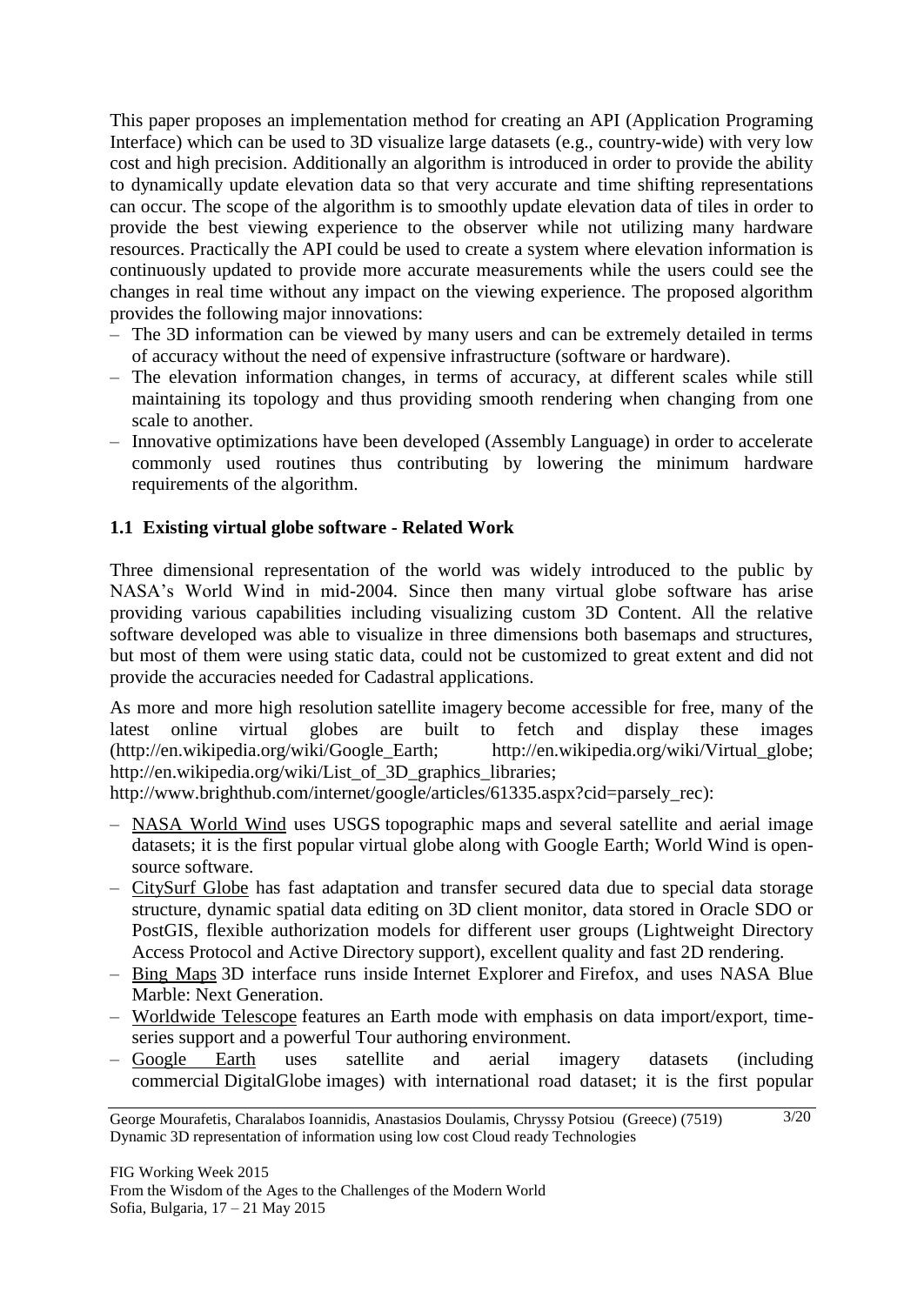virtual globe along with NASA World Wind.

- [Marble](http://en.wikipedia.org/wiki/Marble_(software)) is part of the [KDE](http://en.wikipedia.org/wiki/KDE) (K Desktop Environment), with data provided by [OpenStreetMap,](http://en.wikipedia.org/wiki/OpenStreetMap) as well as NASA Blue Marble: Next Generation and others; Marble is open-source software.
- [OpenWebGlobe](http://en.wikipedia.org/wiki/OpenWebGlobe) is a virtual globe SDK (Software Development Kit) written in JavaScript using WebGL.
- [Cesium](http://cesium.agi.com/) is a WebGL virtual globe and map engine; Cesium is open-source software.
- [ArcGIS Explorer](http://en.wikipedia.org/wiki/ArcGIS_Explorer) is a lightweight client for ArcGIS Server, supports WMS and many other GIS file formats.
- [EarthBrowser](http://en.wikipedia.org/wiki/EarthBrowser) is an Adobe Flash/AIR-based virtual globe with real-time weather forecasts, earthquakes, volcanoes, and webcams.
- [Earth3D](http://en.wikipedia.org/wiki/Earth3D) is a program that visualizes the Earth in a real-time 3D view; it uses data from NASA, USGS, the CIA and the city of Osnabrück and is open-source software.
- [NORC](http://en.wikipedia.org/wiki/NORC_(web_service)) is a street view web service for Central and Eastern Europe.
- [MapJack](http://en.wikipedia.org/wiki/MapJack) is a map feature covering areas in Canada, France, Latvia, Macau, Malaysia, Puerto Rico, Singapore, Sweden, Thailand, and the United States.
- [Bhuvan](http://en.wikipedia.org/wiki/Bhuvan) is an India-specific virtual globe.
- [driveme.in](http://en.wikipedia.org/wiki/Driveme.in) is a street view application for India.

The current virtual globe software focuses on creating an earth-like sphere and projecting 3D content on that. This narrows down the possible levels of accuracy since a geographic, and not a projected spatial reference, is used. Furthermore most software is not designed as API and cannot be fully customized.

All the existing software has a way of dealing with more accurate both elevation and imagery data when one zooms in further. The approach varies according to the software and ranges between a gradual change of information with no information correlation to a fully mixed result that changes progressively according to data used. None of these software reach the accuracy levels that Cadastre requires. The amount of data required for displaying high accuracy Cadastre information and the processing power of the CPU would make most of these programs unusable. This paper proposes an algorithm that can be used to represent high levels of accuracy without the need of great processing power or amount of data.

# **2. FRAMEWORK**

Most of the current virtual globe projects have the concept of dealing with static data projected on a sphere (Rocca et al., 2013). A sphere is not a very good representation of earth because earth actually is not a perfect sphere. Furthermore current virtual globes are focused in representing Earth as a whole planet thus not providing the accuracy needed for cadastral and topographic applications. The current paper focuses on producing a 3D model based on a projected coordinate system so that it can easily be used for measurements.

George Mourafetis, Charalabos Ioannidis, Anastasios Doulamis, Chryssy Potsiou (Greece) (7519) Dynamic 3D representation of information using low cost Cloud ready Technologies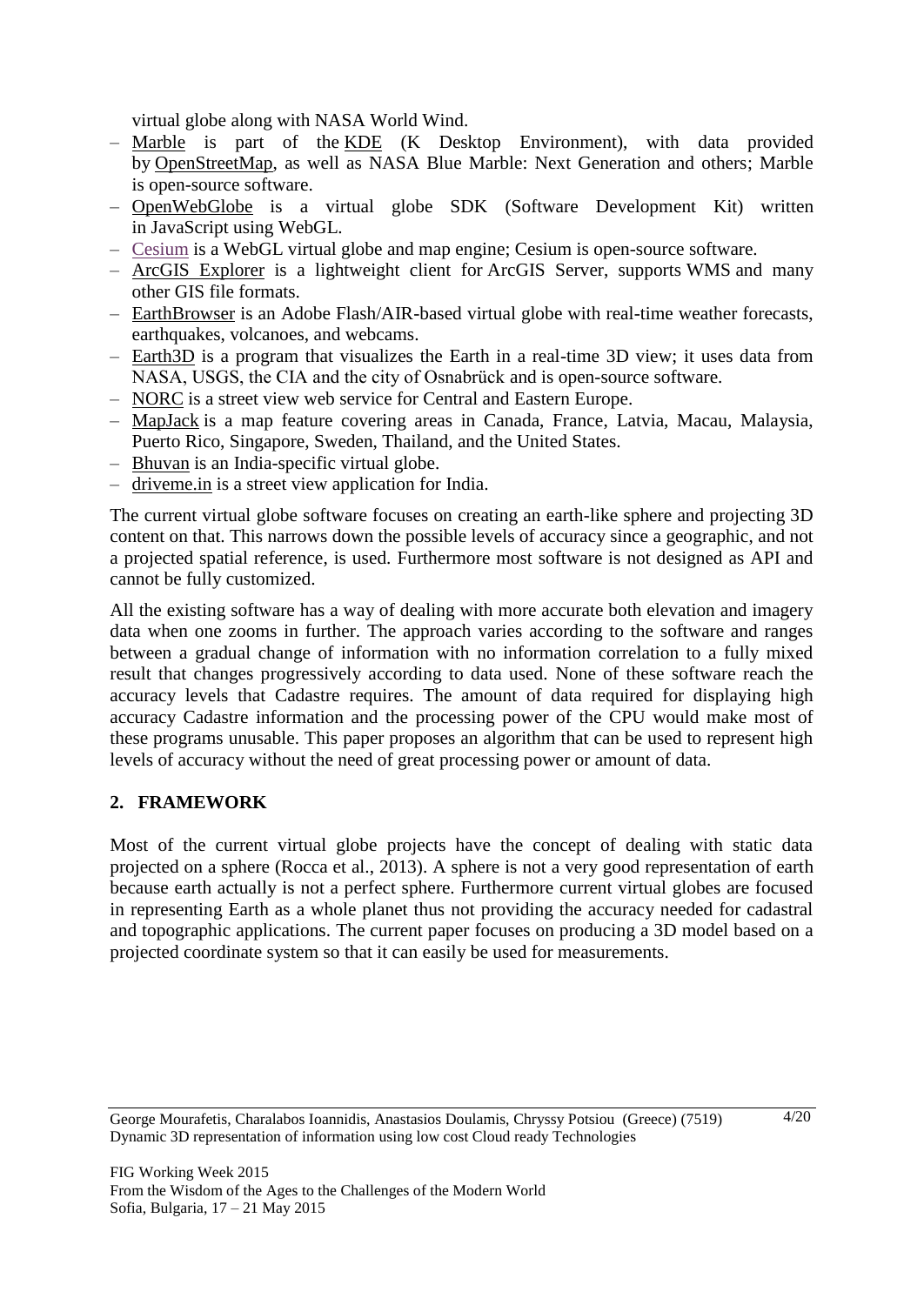

**Figure 1. Workflow of the proposed algorithm**

# **2.1 Key parts of implementation**

Since the scope of the paper is to create a 3D engine in order to be used for Cadastral or other representations, this engine must be accurate enough in order to support this kind of information. The accuracy expected in these cases may be at the order of few centimetres (pixel size) which leads in a huge and difficult-to-handle elevation model.

The quality of visualization of the basemap in 3D space is depending on both image and elevation quality. The major parameter of the elevation quality is the density of the DTM within a certain area; the denser elevation points, and the more real visualization of the morphological features. For the realistic visualization of a high mountain, while viewing it from above, many elevation points of the whole mountain are needed which would be very difficult to handle. In reality dense elevation points are only needed for visualizing the top of the mountain which is near to the observer's eye while the bottom of the mountain may have a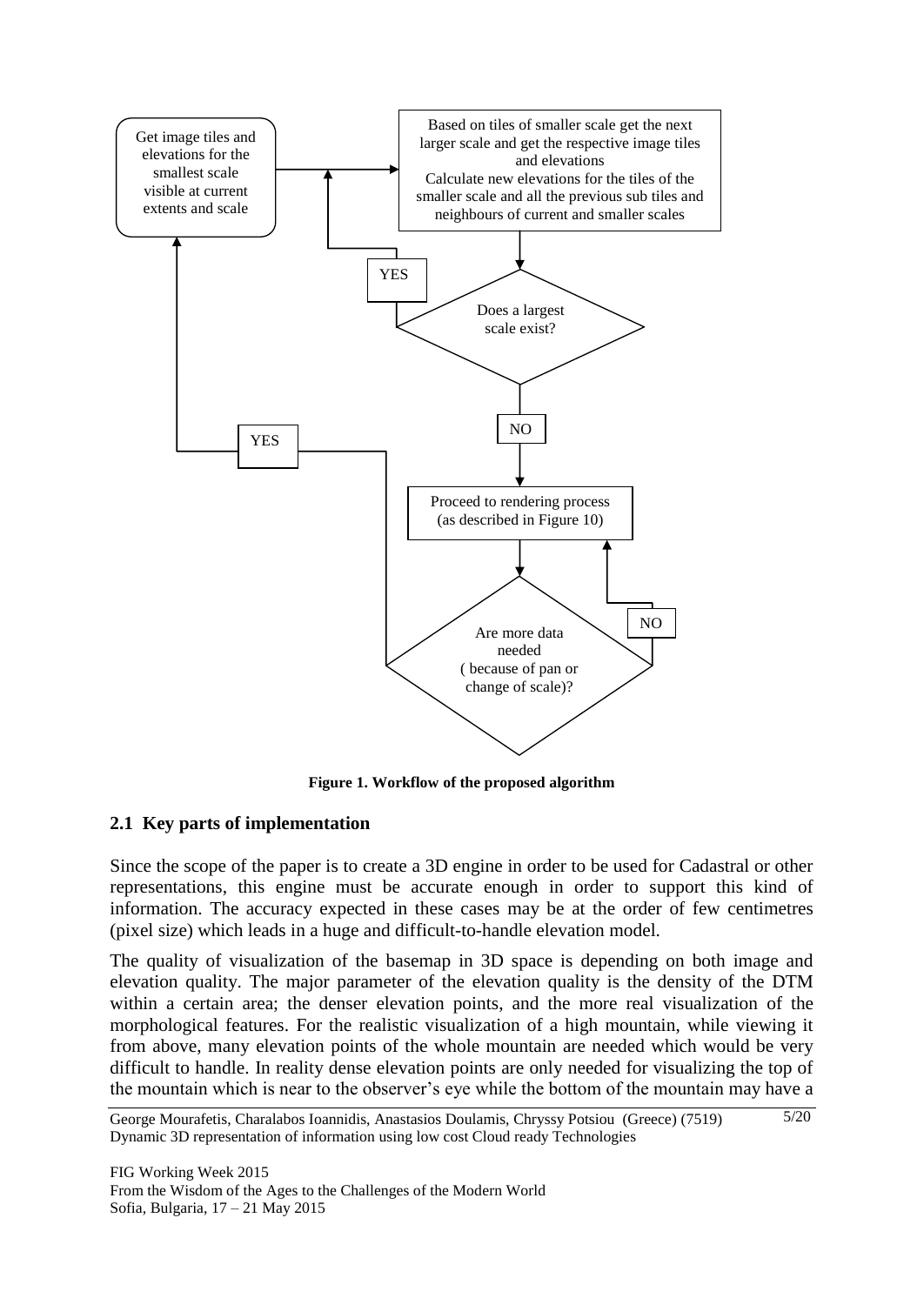less precise elevation model without the observer ever noticing because of the distance between him and the bottom of the mountain.

The proposed algorithm (Figure 1) is a mechanism for merging elevation models of different levels of details (LoD) in order to:

- give a realistic visualization experience
- use as few points as possible so that the GPU, CPU and network utilization will be low
- dynamically change the model used according to the observer's position and viewing direction (Pajarola and Gobbetti, 2007).

### **2.1.1 Process narrative**

In order to dynamically process different pieces of information several approaches have been made in the past which are divided into those that use grid based techniques (Jenny et al., 2011) and those that do not use such techniques (Tevs et al., 2008; Kalbermatten, 2011; Wan and Chen, 2013). It is decided to follow the grid based technique and to divide the area of interest, which in this study is Greece, into tiles for 22 scales as shown in Table 1. Each tile will have width and height equal to 512 pixels and dpi equal to 96. For example, in scale 1:1000 one pixel on the image equals 0.264 meters (1000 pixels) in reality. Also, it is decided that each scale is two times more precise than the previous one and two times less precise than the next one. In this case each tile is completely divided in tiles of smaller scales and thus allowing each sub tile to completely match a tile, in terms of extents, of a lower scale (Cignoni et al., 2003).

| <b>SCALE ID</b> | <b>SCALE 1:</b> | <b>SCALE ID</b> | <b>SCALE 1:</b> |
|-----------------|-----------------|-----------------|-----------------|
| 0               | 131072000       | 11              | 64000           |
|                 | 65536000        | 12              | 32000           |
| $\overline{2}$  | 32768000        | 13              | 16000           |
| 3               | 16384000        | 14              | 8000            |
| 4               | 8192000         | 15              | 4000            |
| 5               | 4096000         | 16              | 2000            |
| 6               | 2048000         | 17              | 1000            |
| 7               | 1024000         | 18              | 500             |
| 8               | 512000          | 19              | 250             |
| 9               | 256000          | 20              | 125             |
| 10              | 128000          | 21              | 65.5            |

**Table 1. Scales used for tiles**

<span id="page-5-0"></span>The elevation model follows the same principle and is divided according to the image tiles. Each tile has 4 rectangle sub tiles with equal area (Figure 2). Following this structure it would be possible to dynamically add and remove tiles in order to recreate more dense or less dense DTMs resulting in realistic or less realistic visualization where not needed. As already mentioned, each tile consists of four sub tiles. Each sub tile contains 9 points with X, Y, Z information (Figure 3). The points are located at equal distances in such a way that each sub tile is divided into 4 rectangles of equal length. This is the default information that is loaded for a tile and is therefore mentioned as **Restore Point**. A restore point for a tile contains 4 times the points of a sub tile thus  $(4x9 = 36$  points in total.

George Mourafetis, Charalabos Ioannidis, Anastasios Doulamis, Chryssy Potsiou (Greece) (7519) Dynamic 3D representation of information using low cost Cloud ready Technologies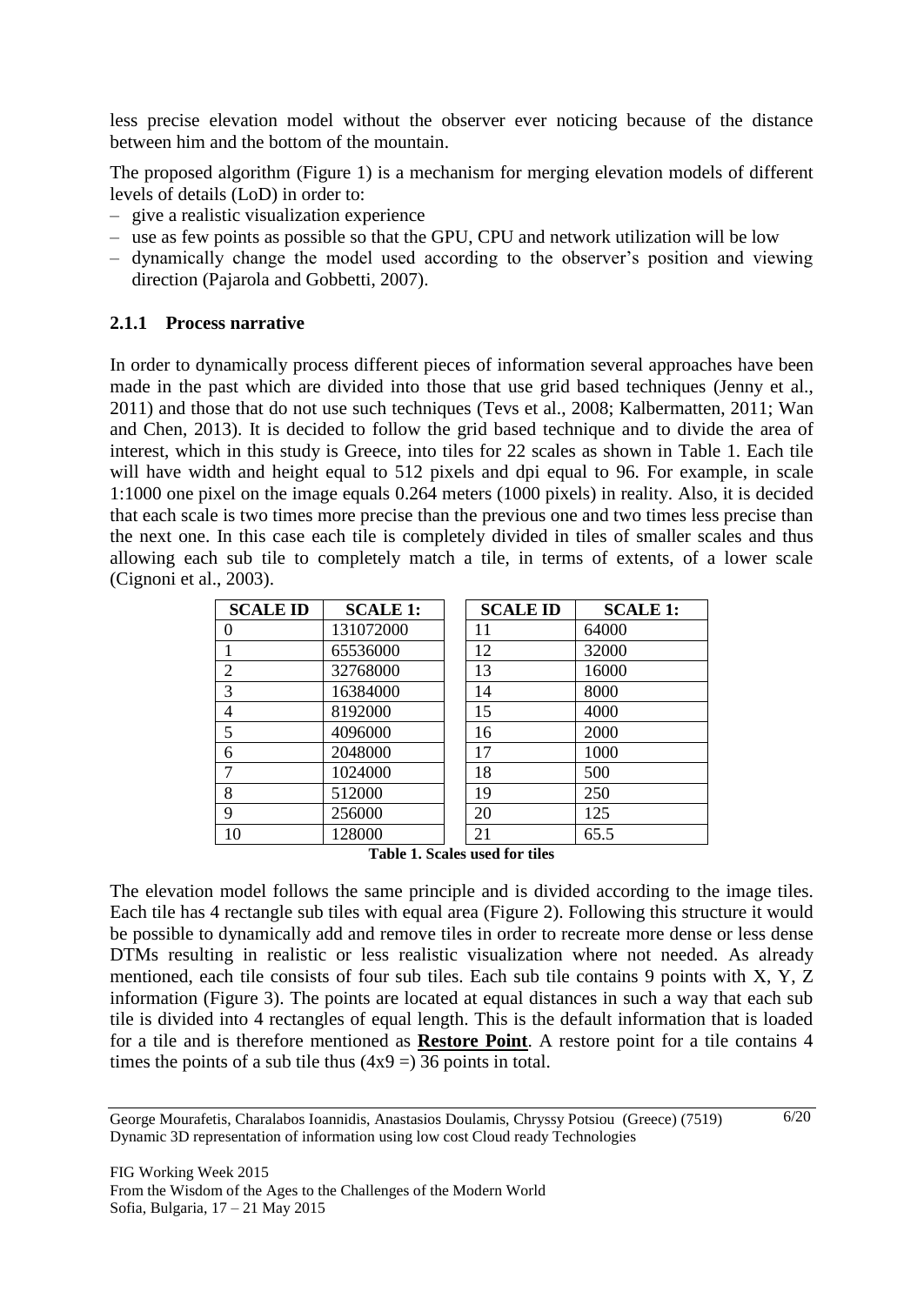

As mentioned each tile contains 4 sub tiles. A tile of scale id I contains therefore four tiles of scale id I+1 and sixteen tiles of scale id I+2 (Figure 2). When new data are available to the algorithm then these data should be used to update all tiles involved. Assuming that a set of tiles of scale id I+1 is available while a new tile arrives of scale id I+2, the new tile will be rendered since it provides better quality than the existing tiles, but before that the **tile update** process must take place; the parent tile and the sub tile (sub 1) at which the new tile corresponds is calculated (Figure 4) (Li, 2008; Lindstrom et al., 1996).



**Figure 4. Relation of parent tile with child tile**

The data of sub1 are being replaced by the data of the new tile (Figure 5). The other three sub tiles of the parent tile are being updated in order to use the new data where they have common

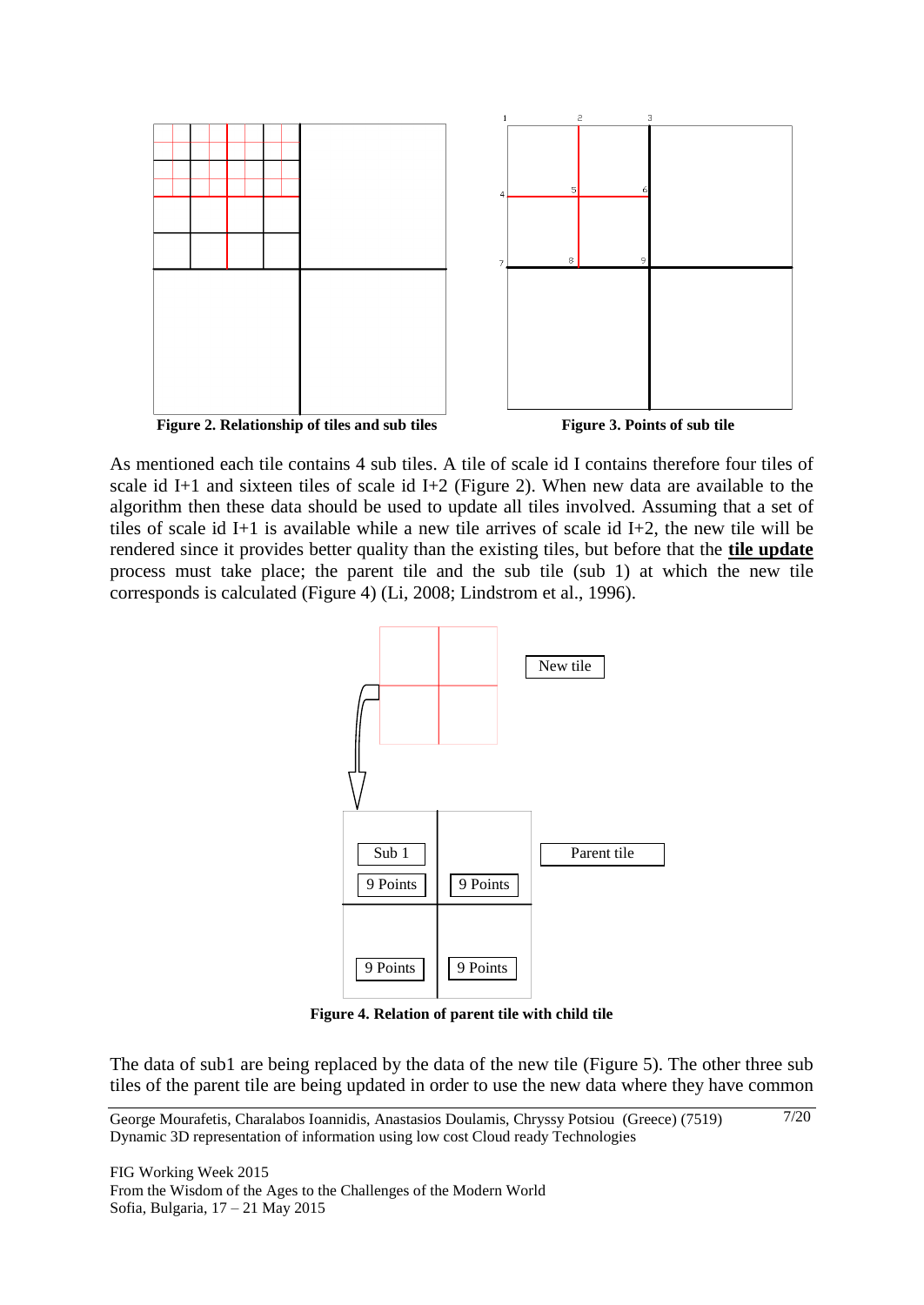points. In case no common points exist dummy points are being calculated which contain the average values of the elevations that are used in rendering (Figure 6).



**Figure 6. Calculation of dummy points with average elevation values where no points exist**

The reason for which the sub tiles 2, 3 and 4 contain only 25 points instead of 36 is that only the minimum number of points needed is used. Since Sub 1 has a denser grid, because its points it updated with the points of the new tile, new points should be added to sub tiles 2 and 3 as they share a common edge with sub tile 1. Maintaining a standard grid for each sub tile, the minimum number of points in order to have connected points between Sub 1 and Sub 2 and 3, is 25. Sub 4 shares a common edge with Sub 2 and Sub 3 which now have 25 points. The minimum number of points needed is this case is again 25 in order to maintain common points with adjacent sub tiles.

George Mourafetis, Charalabos Ioannidis, Anastasios Doulamis, Chryssy Potsiou (Greece) (7519) Dynamic 3D representation of information using low cost Cloud ready Technologies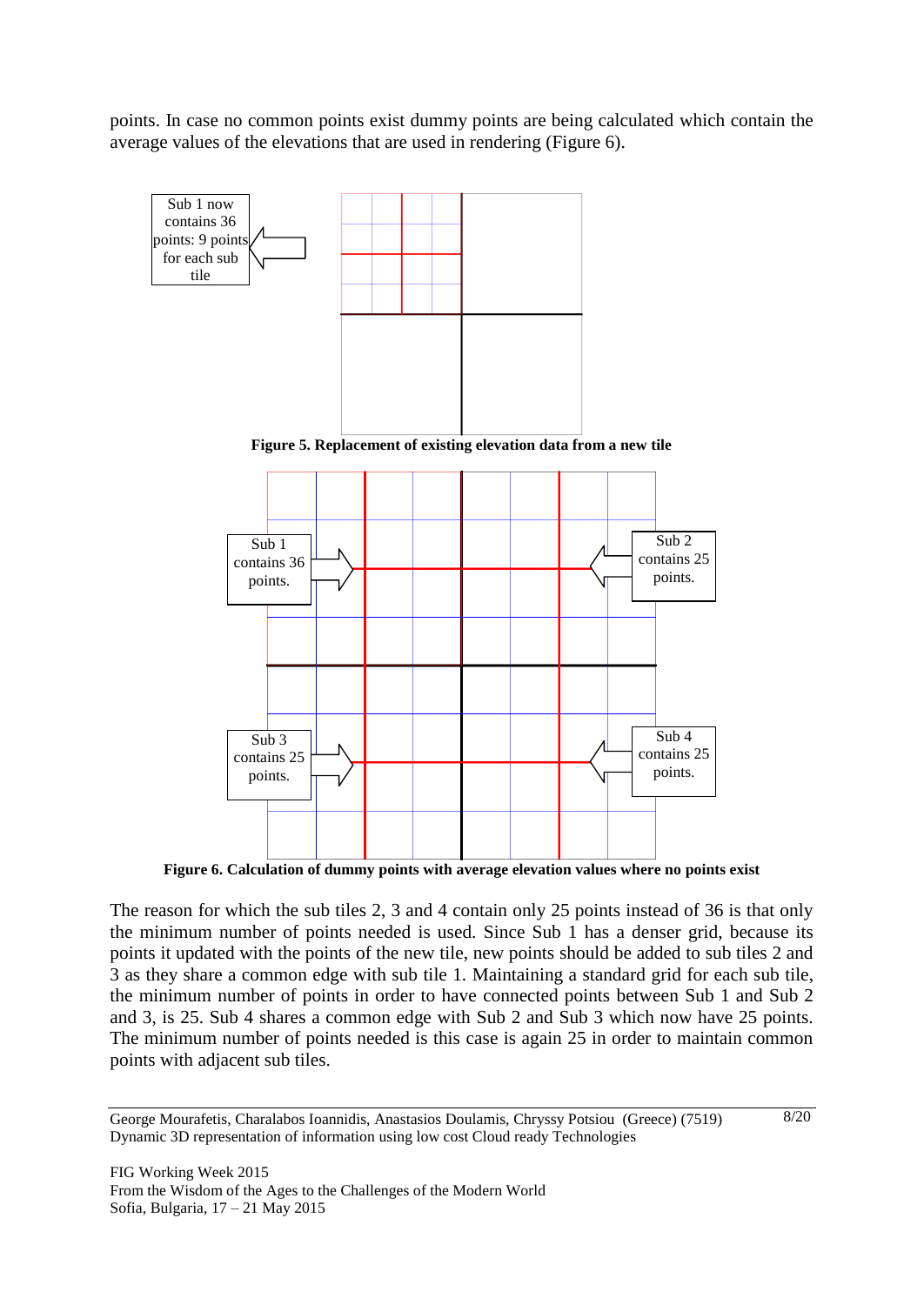

**Figure 7. Labels starting with N indicate the new elevation values that must be calculated**

The process of updating point coordinates and elevation for sub tiles according to more accurate data is based on using the more accurate data to replace existing values where applicable and then use the average value of appropriate neighbouring points for all other cases. So, in the case of sub tile 2 the **Restore Point** contained 9 points (red numbers in Figure 7) and the 25 points that must be calculated are numbered from N1 to N25. Points 1, 4 and 7 contain the new elevation because they have been updated from the data of the new tile. Table 2 shows the calculation formulas. N7, N9, N17 and N19 are calculated diagonally because the triangles that are being constructed for the 3D visualization have the orientation shown in Figure 8.

| Ni             | Formula         | Ni              | Formula     | Ni  | Formula   |
|----------------|-----------------|-----------------|-------------|-----|-----------|
| N1             |                 | N11             |             | N21 |           |
| N2             | $(1 + 2) / 2$   | <b>N12</b>      | $(4+5)/2$   | N22 | $(7+8)/2$ |
| N3             | 2               | <b>N13</b>      | 5           | N23 | 8         |
| N <sub>4</sub> | $(2 + 3) / 2$   | <b>N14</b>      | $(5+6)/2$   | N24 | $(8+9)/2$ |
| N <sub>5</sub> | 3               | <b>N15</b>      | 6           | N25 | 9         |
| N6             | $(1 + 4)/2$     | N <sub>16</sub> | $(4+7)/2$   |     |           |
| N7             | $(1 + 5) / 2^*$ | <b>N17</b>      | $(4+8)/2*$  |     |           |
| <b>N8</b>      | $(2 + 5) / 2$   | <b>N18</b>      | $(5+8)/2$   |     |           |
| N <sub>9</sub> | $(2+6)/2*$      | N <sub>19</sub> | $(5+9)/2^*$ |     |           |
| N10            | $(3+6)/2$       | N20             | $(6+9)/2$   |     |           |

**Table 2. Calculation of all nodes based on new elvation values**

George Mourafetis, Charalabos Ioannidis, Anastasios Doulamis, Chryssy Potsiou (Greece) (7519) Dynamic 3D representation of information using low cost Cloud ready Technologies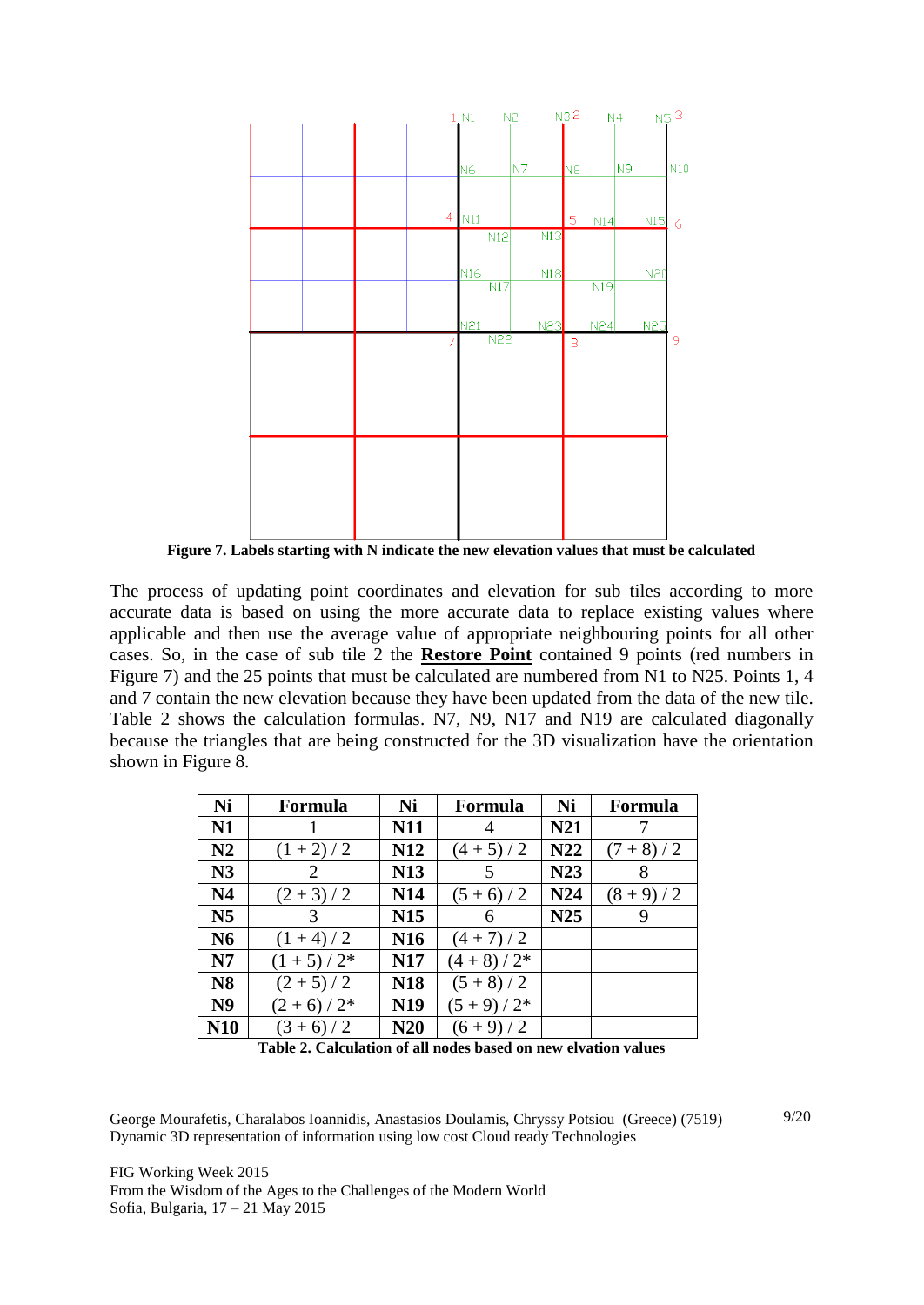

**Figure 8. Orientation of the constructed triangles**

The neighbour tiles of the parent tile follow the update process to update the common points or create new ones in order to increase the density of their grid.

The update process continues for the parents of the parents and so on, so that all tiles at all scales are updated with the data of their child tiles. In general a tile of smaller scale (higher scale id) triggers the update process for all its parent tiles.

# **2.2 Implementation steps**

The proposed algorithm contains five steps for the dynamic creation of a merged reality of all information acquired. These steps must be executed in a correct order. The steps are being executed serially but may spawn different threads which may complete at a later time. Synchronization locking between different threads should be established in order to make sure that all the steps of the algorithm are being processed in the correct way and order. These steps are being executed in a separated thread every quarter of a second and along with the rendering thread provide the mechanism for proper rendering and DTM update (Figure 9).

# 2.2.1 Step 1: Load Data to Graphics Card

This first step is responsible for loading data that have been asked and received from other steps into the graphics card. It is separated into two sub steps a) Update Pending Tiles and Load Data to Graphics Card, and b) calculate DTM and Choose data to render.

# *Sub Step 1: Update Pending Tiles and Load Data to Graphics Card*

In this step we iterate among the available scales (0 to 22 or whatever we choose to use based on [Table 1\)](#page-5-0). Scale 22 practically means that each pixel represents about 15 mm in ground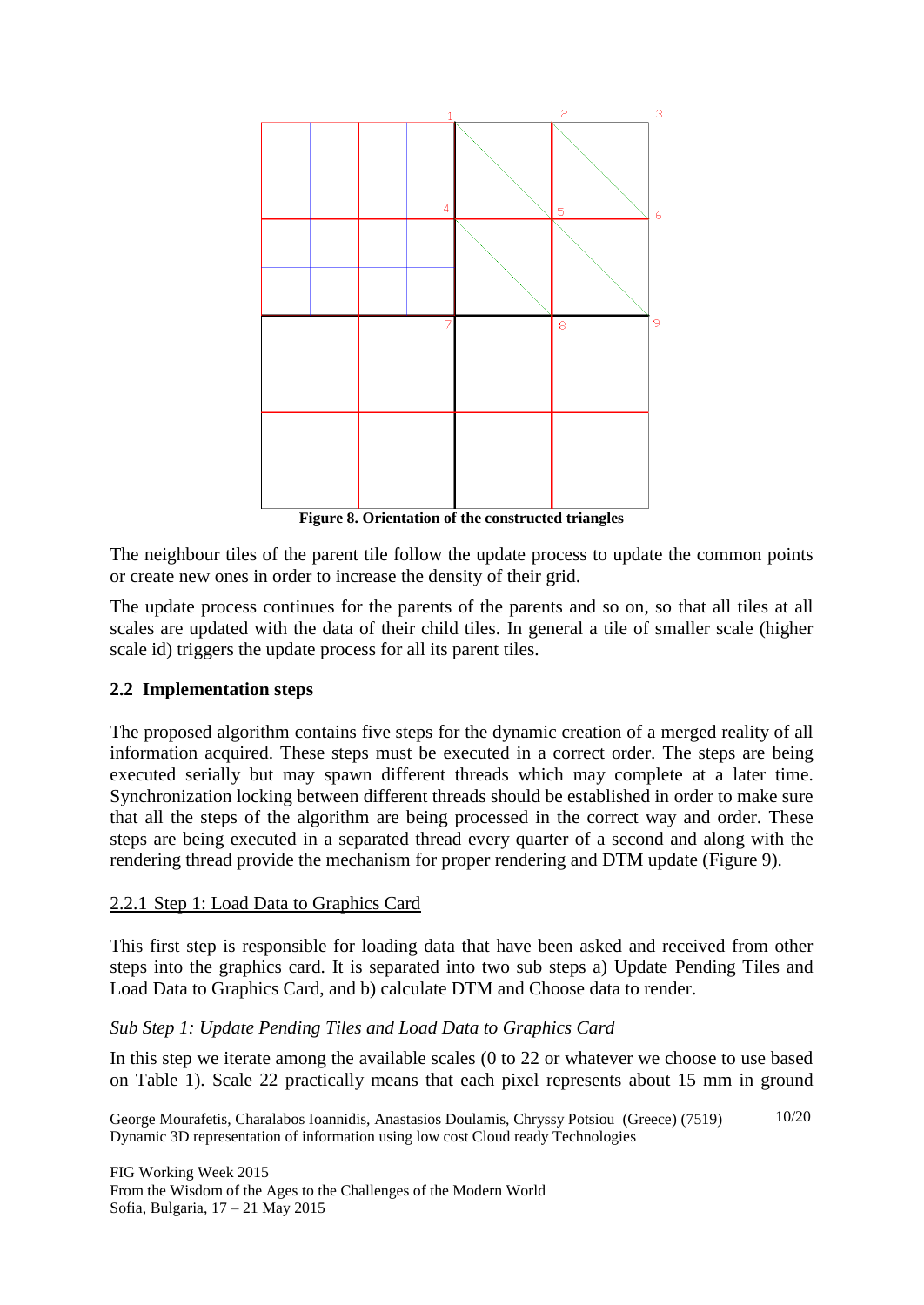space which is quite accurate in terms of topographic measurements.

In case there are data available for a tile a check whether the data have already been loaded is made and if not the data in the graphics card are loaded. The tile creates a **Restore Point** that will be used later on if it is required to be removed. In this case the tile is looking for its parent tile (to which is one of the four sub tiles) and **updates** the data of its parent tile as well. If the parent tile is changed it is marked as updated. Then the data of its parent neighbours are **updated** as well and they are marked as such.



**Figure 9. Basic process flow**

George Mourafetis, Charalabos Ioannidis, Anastasios Doulamis, Chryssy Potsiou (Greece) (7519) Dynamic 3D representation of information using low cost Cloud ready Technologies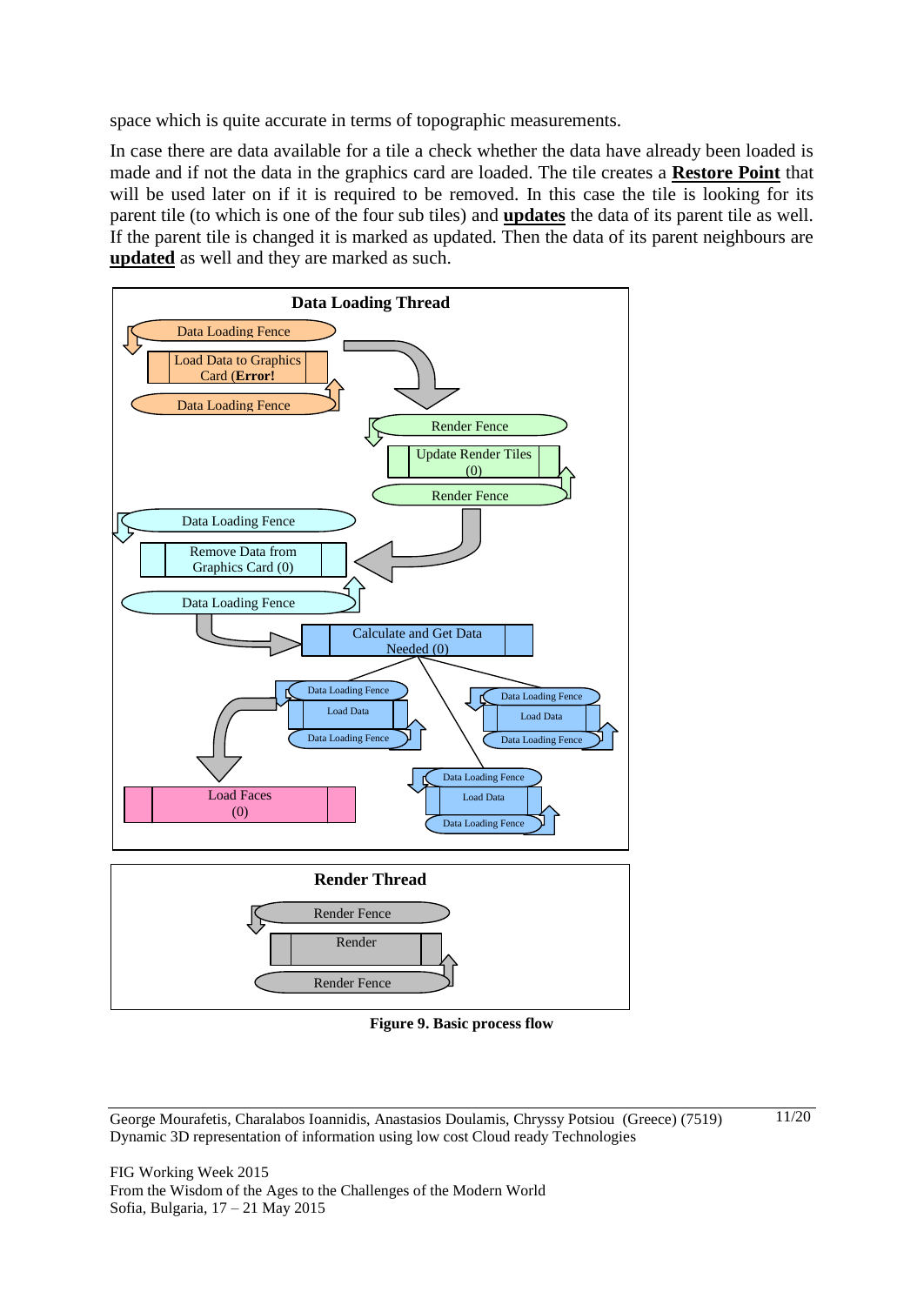In this step we iterate among the available scales (0 to 22 or whatever we choose to use).The following cases may be considered:

- If there are data available for a tile and the tile has successfully passed sub step 1, then it has its **Proximity** evaluated. The term **Proximity** refers to how close the tile is to the observer (camera position). If a tile is close then it must be loaded and displayed; otherwise it must be disposed of. This can be expressed in either absolute or relative values. Absolute values would mean a default distance from the observer after which a tile is considered to be too far. The disadvantage with the default distance is that it can give good results only for specific scales. For example, for a depth of 1000 m the algorithm should use about 7 tiles of scale 1:1000, about 4 tiles of scale 1:2000, about 1 tile of scale 1:4000 and up. Another approach would be to use the number of tiles as a proximity factor. For example, a factor of 1 means that from the position of the observer a tile is considered to be near when the vertical or horizontal distance from the tile that the observer is on at the same scale is less or equal to the side of a tile at the same scale. This practice requires fewer tiles to be loaded and provides a good visualization experience.
- If a tile is near to the observer then in case that its DTM has been updated it is recalculated and pushed to the graphics card.
- If a tile is near to the observer then it is added to the **Temporary Render List** in order to be rendered. The term **Temporary Render List** refers to a list that empties in every loop of the algorithm and fills with tiles that are decided to be rendered. The list will be used in Step 2 to update the actual list that will be used for rendering. A temporary render list is being used because in this way the render process can run flawlessly without being affected by delays happening from the data loading and calculations that take place in other threads.
- If the tile is far from the observer then it is marked for deletion and not used for rendering.

# <span id="page-11-0"></span>2.2.2 Step 2: Update Render Tiles

In this step the algorithm uses all the tiles that have been added to the **Temporary Render List** in order to replace the tiles in the **Render List**. This update takes place right after the current **Render Process** ends and before the next **Render Process** begins.

The term **Render List** refers to a list that contains the tiles along with all the information needed in order to be rendered by the **Render Process**. The term **Render Process** refers to a separate process running usually on another thread that is responsible for rendering the result on screen as fast as possible.

#### <span id="page-11-1"></span>2.2.3 Step 3: Remove Data from Graphics Card

In this step we iterate among the available scales (0 to 22 or whatever we choose to use). If a tile is marked for deletion then in case it contains valid data it uses the **Restore Point** to recalculate its DTM. Using the Restored DTM all neighbour tiles are being recalculated and marked in order to have its parents **update** their DTM as well. The parent tile **updates** its DTM based on the Restored DTM. The tile's parent uses the new DTM to update its

George Mourafetis, Charalabos Ioannidis, Anastasios Doulamis, Chryssy Potsiou (Greece) (7519) Dynamic 3D representation of information using low cost Cloud ready Technologies 12/20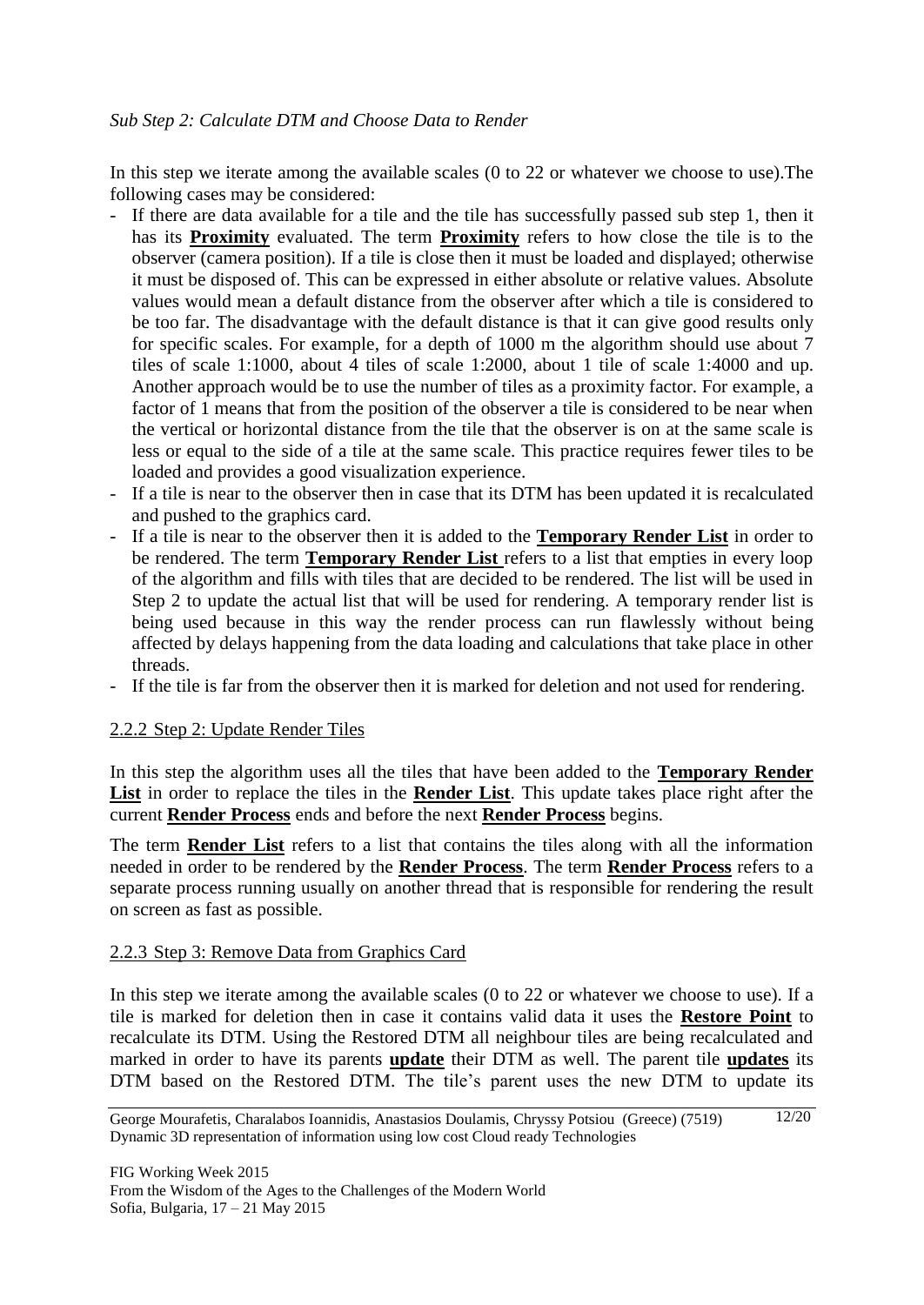neighbours so that the whole affected area will be **updated**.

### <span id="page-12-1"></span>2.2.4 Step 4: Calculate and Get Data Needed

In this step we iterate among the available scales (0 to 22 or whatever we choose to use) starting from higher scales (less precise) and moving towards smaller ones (more precise). Based on the observer's position the tiles needed for all scales that are near (**Proximity testing**) the observer are calculated. The algorithm checks whether the tile is in the **Data List** or already in the **Fetch List** at a previous iteration; in case it is not the tile is appended to the **Fetch List**. The term **Fetch List** refers to a list which is populated with the tiles that need to be asked from the Internet (or local storage). When a tile is fully downloaded then it is transferred to the **Data List** and deleted from the **Fetch List**, in order to be used for loading in the Graphics Card.

If a tile remains in the **Fetch List** too long without moving to the **Data List** then it is removed from the **Fetch List** and added again. For all the tiles in the **Fetch List**, different processes are spawned in order to fetch them and load data to the **Data List**.

### <span id="page-12-0"></span>2.2.5 Step 5: Load Faces

The API supports the rendering of external faces so that real life representations may be visualized. In this step the faces are being transferred to the graphics card in groups of predefined quantity so that they do not block the normal flow of the algorithm.

### **2.3 Deployment Phases**

#### 2.3.1 Phase 1: Data

Two types of data are needed in order to create the 3D basemap: the imagery and the elevation. Both data have to be dynamically fed into the visualization software from local storage or over the Internet. Speed of calculation is essential for the proper operation of the proposed algorithm so there must be a way for the data to be indexed in order to provide quick random access. As mentioned above, tiling algorithms have been used to create small images along with elevation tiles. The size of the tiles is 512 x 512 pixels for each scale mentioned at Table 1.

#### 2.3.2 Phase 2: Cloud

The rendering process takes place at the client's hardware with all the information being stored either locally or on the Internet. All the necessary information is stored as tiles or organised in an indexed way that can be easily downloaded from any type of web server and with any kind of protocols (REST - R**e**presentational State Transfer; SOAP - **S**imple Object Access Protocol) thus making it easy to be transferred to the Cloud. The Cloud offers many alternatives when one wants to choose the best approach to support a service. One may choose among PaaS (Platform as a Service), IaaS (Infrastructure as a Service), SaaS (Software as a Service) or more.

George Mourafetis, Charalabos Ioannidis, Anastasios Doulamis, Chryssy Potsiou (Greece) (7519) Dynamic 3D representation of information using low cost Cloud ready Technologies 13/20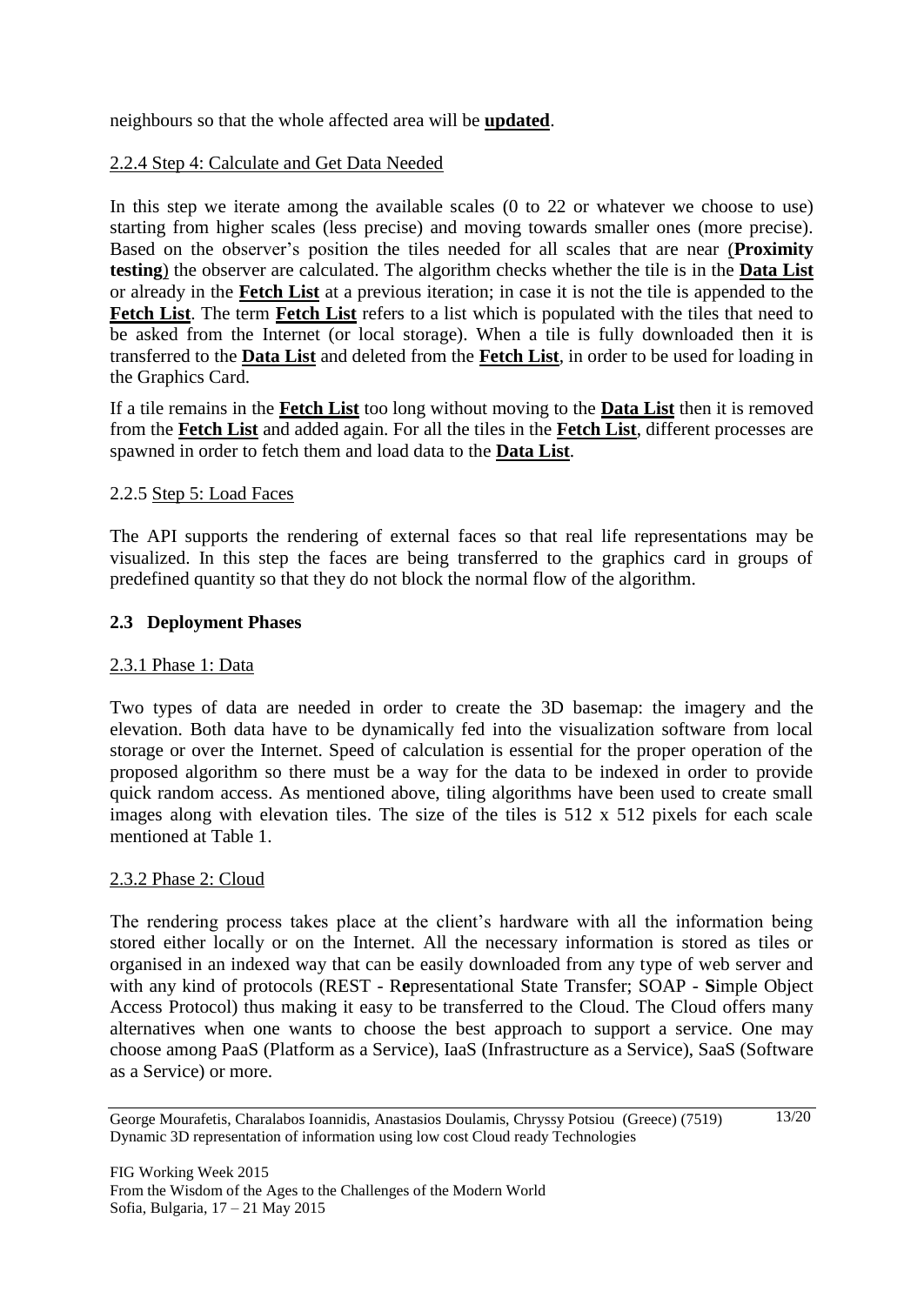As mentioned the rendering process takes place at the client's hardware. The only thing that needs to be provided by the server is data which are pre-processed. This can be done by any web server supported by any Operating System which is something that widens the choices when it comes to cloud. Furthermore it is easy to calculate the demands according to the number of users because one can apply typical user scenarios and calculate the bandwidth and processing power needed. Since the only thing that is needed is a web server to offer static files, the solution may be easily scaled up or down according to the user needs which is something that the cloud is ideal for. Furthermore, the solution may be easily migrated to other infrastructures if such need arises. The solution is not bound to any technology or platform and may run at any data centre.

### 2.3.3 Phase 3: Visualization Algorithm, Software development

The next step is the development of the software that will implement the algorithm mentioned at section 2.2. There are many available 3D libraries that may be used to visualize 3D content [\(http://en.wikipedia.org/wiki/List\\_of\\_3D\\_graphics\\_libraries\)](http://en.wikipedia.org/wiki/List_of_3D_graphics_libraries). In order to support many different operating systems and devices the development process should, if possible, use programming languages available to all systems such as C++.

# **3. EXPERIMENTAL RESULTS**

In order to test the proposed algorithm an example was developed using C++, .NET, Assembly SSE2 (Streaming SIMD Extensions 2) and OpenGL (Open Graphics Library). The example provides real time navigation over a basemap with dynamically adjusted elevation according to the observer's eye position and elevation. Figure 10 displays a visualization of the elevation grid around the observer's position. The density of the grid is adjusted so that the greater the distance from the observer, the less the density of the elevation grid.

The equipment used was a medium level PC with an Intel Core 2 Duo E8400 @ 3.00 GHz CPU and 3.25 GB of available RAM, graphics card NVIDIA GeForce 8400 GS 256 MB. The test lasted for 10 minutes with a typical user scenario where the user zooms and pans at a ratio of about once in 10 seconds. The data were delivered to the client over the Internet through a Microsoft IIS (Internet Information Server) based web server. The maximum CPU usage was about 30%, with an average of about 5% (Figure 11). The maximum memory used was about 90 Mb with an average of about 75 Mb. The user experience was very good with no delays. An animation was captured and published at [http://youtu.be/F8O\\_wNoW1d4](http://youtu.be/F8O_wNoW1d4) that shows how the terrain is dynamically adjusted according to the viewer's position. Also, Figure 12 shows three spots of this animation during a dynamic adjustement of the DTM while approaching a hill. The DTM gradually changes respectively to the distance of the observer and loads more accurate data as the observer approaches. So, the observer may experience high resolution and accurate rendering.

George Mourafetis, Charalabos Ioannidis, Anastasios Doulamis, Chryssy Potsiou (Greece) (7519) Dynamic 3D representation of information using low cost Cloud ready Technologies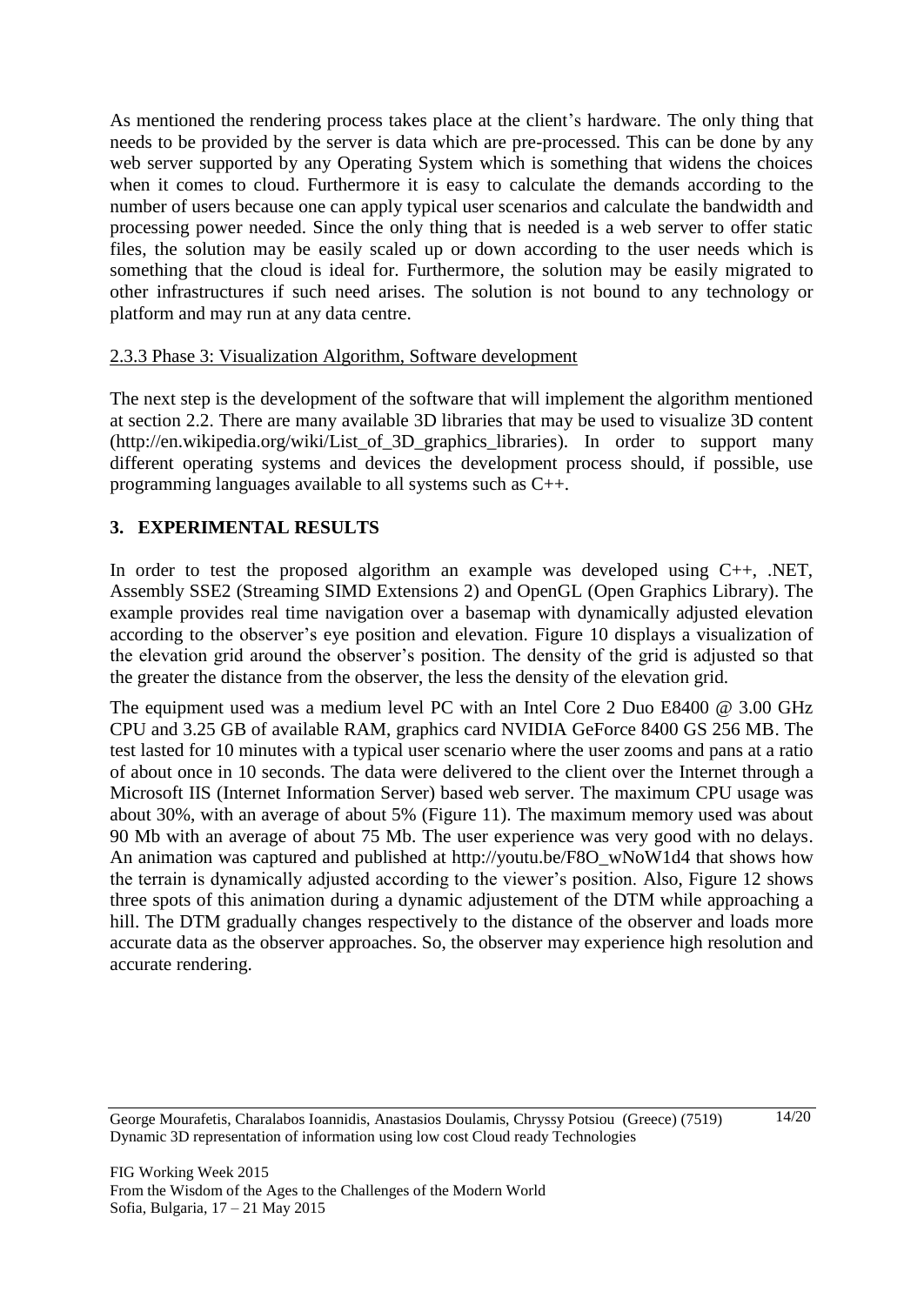

**Figure 10. Dynamically adjusted DTM at observer's position**



**Figure 11. CPU usage diagram**

George Mourafetis, Charalabos Ioannidis, Anastasios Doulamis, Chryssy Potsiou (Greece) (7519) Dynamic 3D representation of information using low cost Cloud ready Technologies

FIG Working Week 2015 From the Wisdom of the Ages to the Challenges of the Modern World Sofia, Bulgaria, 17 – 21 May 2015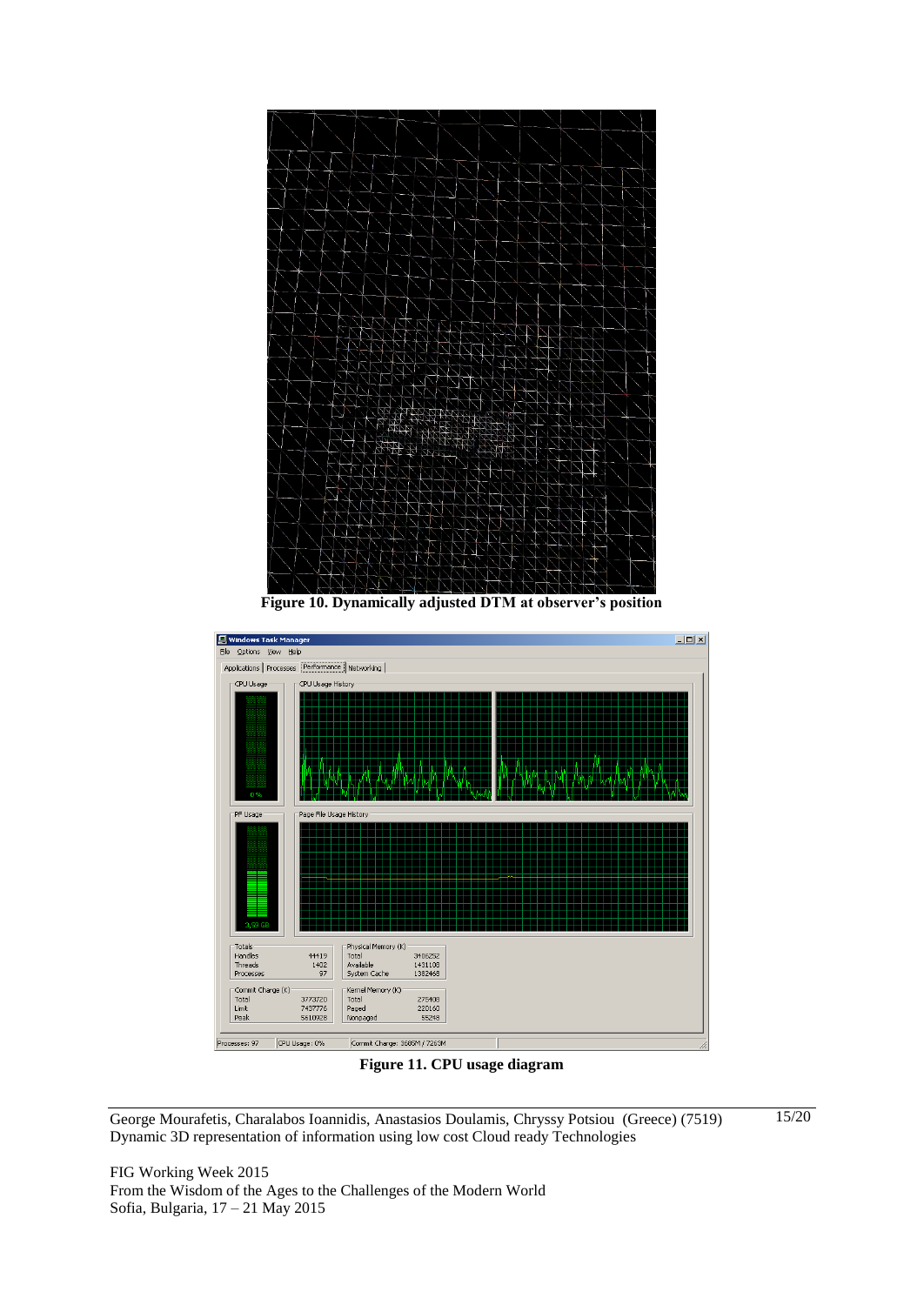

**Figure 12. Dynamically adjusted DTM while approaching a hill**

George Mourafetis, Charalabos Ioannidis, Anastasios Doulamis, Chryssy Potsiou (Greece) (7519) Dynamic 3D representation of information using low cost Cloud ready Technologies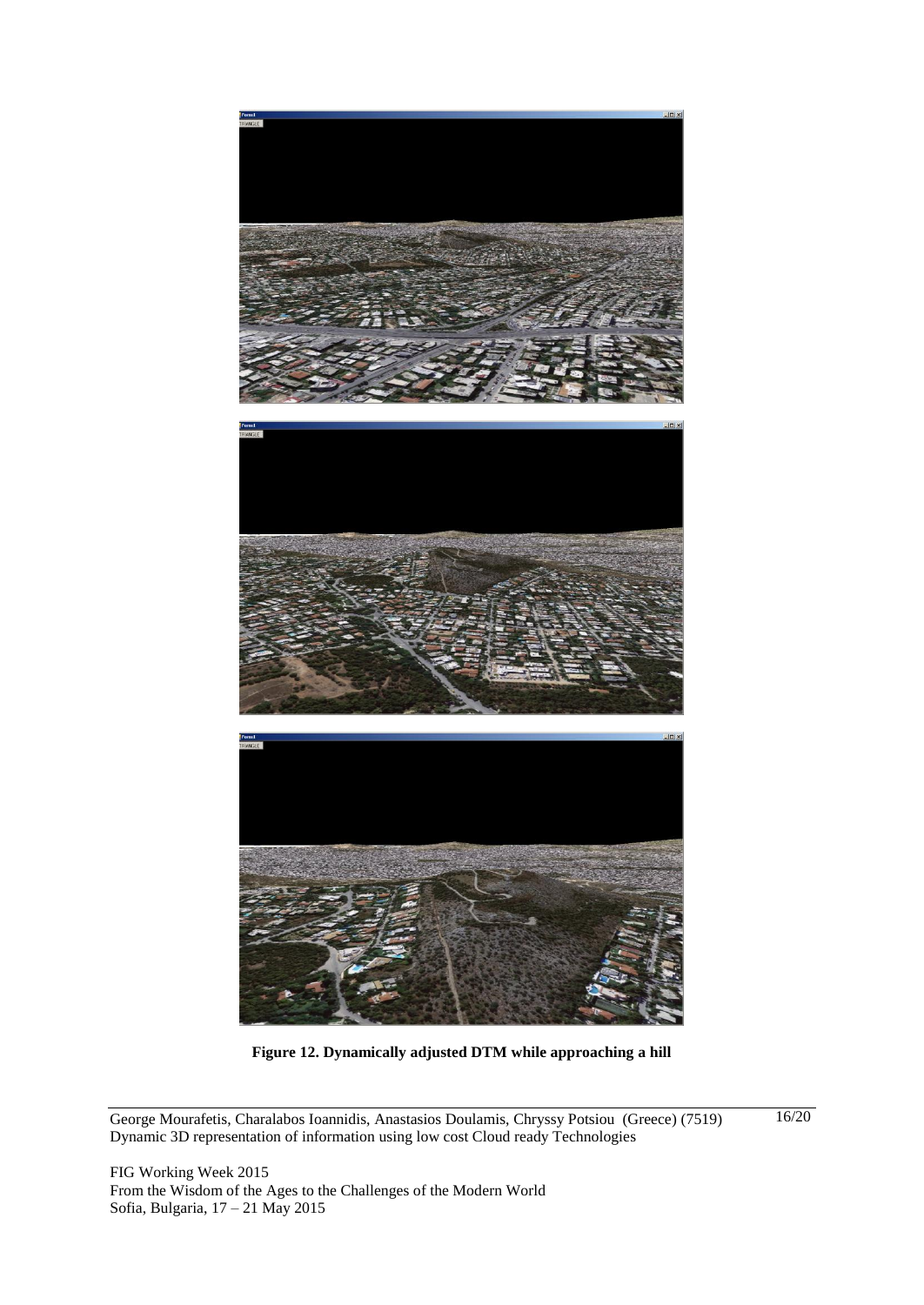### **4. CONCLUSIONS**

In this paper a low cost and efficient way of displaying dynamic 3D information on basemaps that may be used in any case including displaying Cadastral Information is proposed. Cadastre requires accurate measurements and visualisations and for that reason a projected instead of a geographic spatial reference system is used. The advantage of this approach is that topographic measurements may be directly represented on the basemap without any transformation. On the other hand, globe-like operations are not provided here since this would require a geographic spatial reference. However, a hybrid solution could be implemented in order to support both projected and geographic spatial reference systems according to the observer's elevation above the ground. The proposed algorithm enables the dynamic change of the elevation information provided for the 3D visualisation, thus making it usable in cases where this is necessary. The implemented example verifies that a 3D enabled visualisation of cadastral or other data over basemaps is easy and scalable at low cost.

### **ACKNOWLEDGEMENTS**

The research has been made for the research project "5 Dimensional Multi-Purpose Land Information System" **(**5DMuPLIS). For the Greek side 5DMuPLIS project is co-funded by the EU (European Regional Development Fund/ERDF) and the General Secretariat for Research and Technology (GSRT) under the framework of the Operational Programme "Competitiveness and Entrepreneurship", "Greece-Israel Bilateral R&T Cooperation 2013- 2015".

# **REFERENCES**

- Cignoni, P., Ganovelli, F., Gobbetti, E., Marton, F., Ponchio, F., Scopigno, R., 2003. Bdam batched dynamic adaptive meshes for high performance terrain visualization. Comput. Graph. Forum, Vol. 22(3), pp. 505-514.
- Jenny, B., Jenny, H., Hurni, L., 2011. Terrain Generalization with Multi-scale Pyramids Constrained by Curvature. Cartography and Geographic Information Science, Vol. 38(1), pp. 110-116.
- Kalbermatten, M., van de Ville, D., Turberg, P., Tuia, D., Joost, S., 2011. Multiscale analysis of geomorphological and geological features in high resolution digital elevation models using the wavelet transform. Geomorphology, Vol. 138(1), pp. 352-363.
- Li, Y., 2008. Based on the Triangular Grid Digital Elevation Model of the Terrain Modeling. World Academy of Science, Engineering and Technology, Vol. 2, [http://waset.org/publications/8590/based-on-the-triangular-grid-digital-elevation-model-of](http://waset.org/publications/8590/based-on-the-triangular-grid-digital-elevation-model-of-the-terrain-modeling)[the-terrain-modeling](http://waset.org/publications/8590/based-on-the-triangular-grid-digital-elevation-model-of-the-terrain-modeling)
- Lindstrom, P., Koller, D., Ribarsky, W., Hodges, L.F., Faust, N., Turner, G.A., 1996. Realtime, continuous level of detail rendering of height fields. Proceedings of ACM SIGGRAPH, pp. 109–118.
- Rocca, L., Panozzo, D., Puppo, E., 2013. Patchwork Terrains: Multi-resolution Representation from Arbitrary Overlapping Grids with Dynamic Update. Proceedings of VISIGRAPP 2012, Eds.: G. Csurka et al., CCIS 359, pp. 48-66, <http://www.inf.ethz.ch/personal/dpanozzo/papers/GRAPP12-RocPanPup.pdf>

George Mourafetis, Charalabos Ioannidis, Anastasios Doulamis, Chryssy Potsiou (Greece) (7519) Dynamic 3D representation of information using low cost Cloud ready Technologies 17/20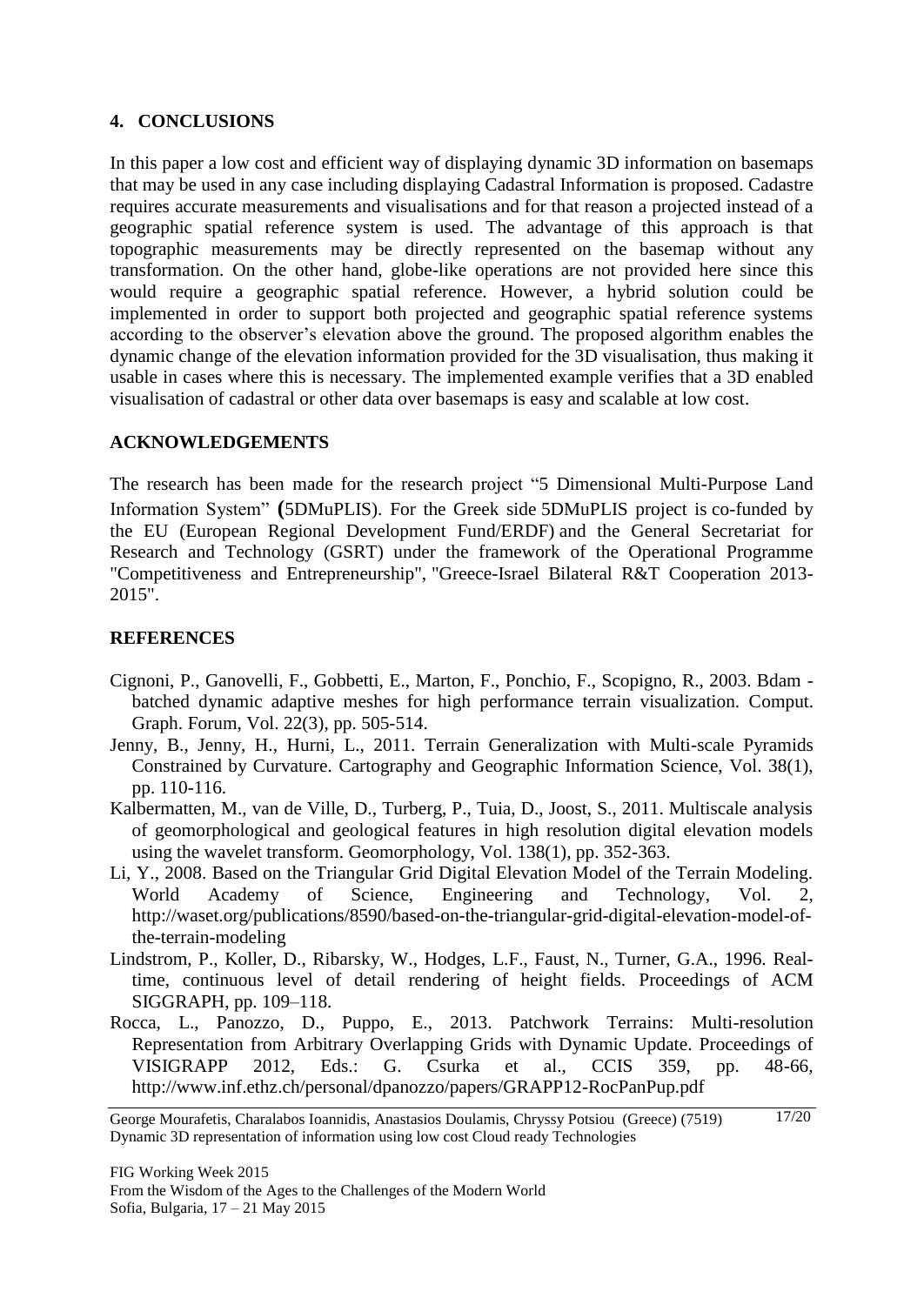- Pajarola, R., Gobbetti, E., 2007. Survey on Semi-Regular Multiresolution Models for Interactive Terrain Rendering. The Visual Computer, vol. 23(8), pp. 583-605, <http://www.p-arch.it/bitstream/handle/11050/839/tvc2007-semi-regular.pdf?sequence=1>
- Peng, W., Petrovic, D., Crawford, C., 2004. Handling large terrain data in GIS. Proceedings of XX ISPRS Congress, Istanbul, Turkey, Vol. XXXV, Part B4, pp. 281-286, <http://www.isprs.org/proceedings/XXXV/congress/comm4/papers/358.pdf>
- Samet, H., 1989. Applications of Spatial Data Structures: computer graphics, image processing, and GIS. Addison Wesley, Reading, Massachusetts.
- Tevs, A., Ihrke, I., Seidel, H.P., 2008. Maximum mipmaps for fast, accurate, and scalable dynamic height field rendering. Eds.: E. Haines and M. McGuire, SI3D, pp. 183–190.
- Wan, Q., Chen, Y., 2013. Comparison of several methods for multi-scale DEM generalization in different landform areas. Proceedings of Geomorphometry 2013, http://geomorphometry.org/system/files/QiaoYumin2013geomorphometry.pdf <http://www.gdmc.nl/3dcadastres/>

[http://en.wikipedia.org/wiki/Google\\_Earth,](http://en.wikipedia.org/wiki/Google_Earth) [http://en.wikipedia.org/wiki/Virtual\\_globe](http://en.wikipedia.org/wiki/Virtual_globe) [http://en.wikipedia.org/wiki/List\\_of\\_3D\\_graphics\\_libraries](http://en.wikipedia.org/wiki/List_of_3D_graphics_libraries)

[http://www.brighthub.com/internet/google/articles/61335.aspx?cid=parsely\\_rec](http://www.brighthub.com/internet/google/articles/61335.aspx?cid=parsely_rec)

George Mourafetis, Charalabos Ioannidis, Anastasios Doulamis, Chryssy Potsiou (Greece) (7519) Dynamic 3D representation of information using low cost Cloud ready Technologies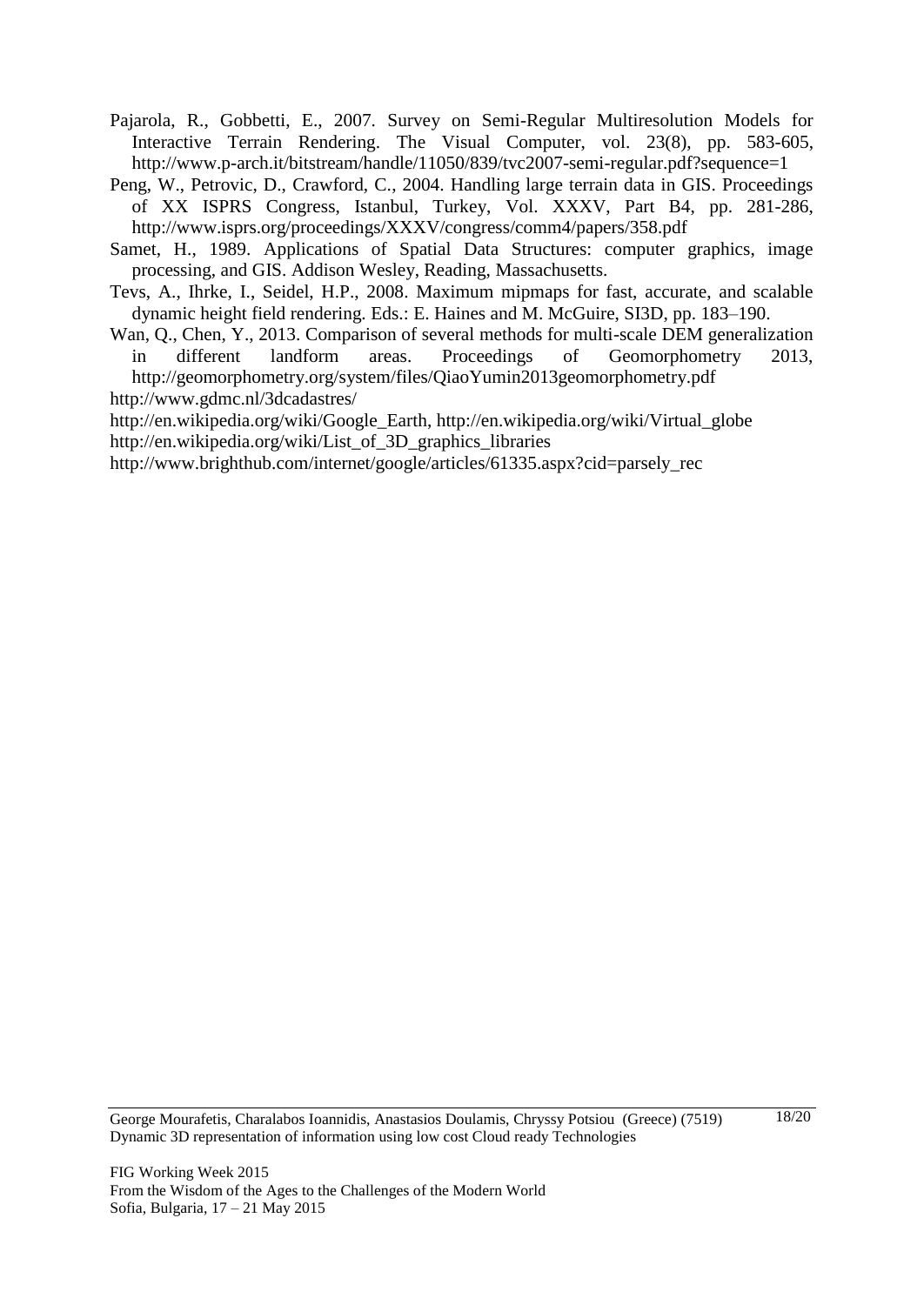### **BIOGRAPHICAL NOTES**

#### **George MOURAFETIS**

Surveyor Engineer, Msc in Geoinformatics, PhD student at School of Rural and Surveying Engineering, National Technical University of Athens, Greece. He works as IT expert in programming for cadastre applications, of EKXA SA.

#### **Charalabos IOANNIDIS**

Professor at the Lab. of Photogrammetry, School of Rural and Surveying Engineering, National Technical University of Athens, Greece, teaching photogrammetry and cadastre. 1992-1996: Co-chair of Commission VI-WG2 'Computer Assisted Teaching' in ISPRS. 1997-2001: Member of the Directing Council of Hellenic Mapping and Cadastral Organization and Deputy Project Manager of the Hellenic Cadastre. 2010-2014: Chair of Working Group 3.2 'Technical Aspects of SIM' of FIG Com 3. He has authored more than 140 papers in the above fields.

#### **Anastasios DOULAMIS**

He received the Diploma degree in Electrical and Computer Engineering from the National Technical University of Athens (NTUA) in 1995 with the highest honor. In 2000, he has received PhD in Computer Engineering. He was Associate Professor at Technical University of Crete and currently, he is Lecturer at the Lab. of Photogrammetry, School of Rural and Surveying Engineering, NTUA. He serves as Program Chair/organizer in many IEEE/ACM workshops/conferences, participating in many EU funded projects and having more than 200 papers and 2000 citations in his work.

#### **Chryssy POTSIOU**

Dr Surveyor Engineer, Associate Professor, School of Rural & Surveying Engineering, National Technical University of Athens, Greece in the field of Cadastre, Property Valuation and Spatial Information Management.

FIG Commission 3 chair (2007-2010). FIG Vice President (2011-2014). FIG President Elect (2015-2018).

Elected bureau member of the UN ECE Working Party for Land Administration (2001-2015). Member of the management board of EKXA SA (2009-2012).

#### **CONTACTS**

#### **George Mourafetis**

School of Rural & Surveying Engineering, National Technical University of Athens Athens **GREECE** Email: gmourafetis@yahoo.com

George Mourafetis, Charalabos Ioannidis, Anastasios Doulamis, Chryssy Potsiou (Greece) (7519) Dynamic 3D representation of information using low cost Cloud ready Technologies